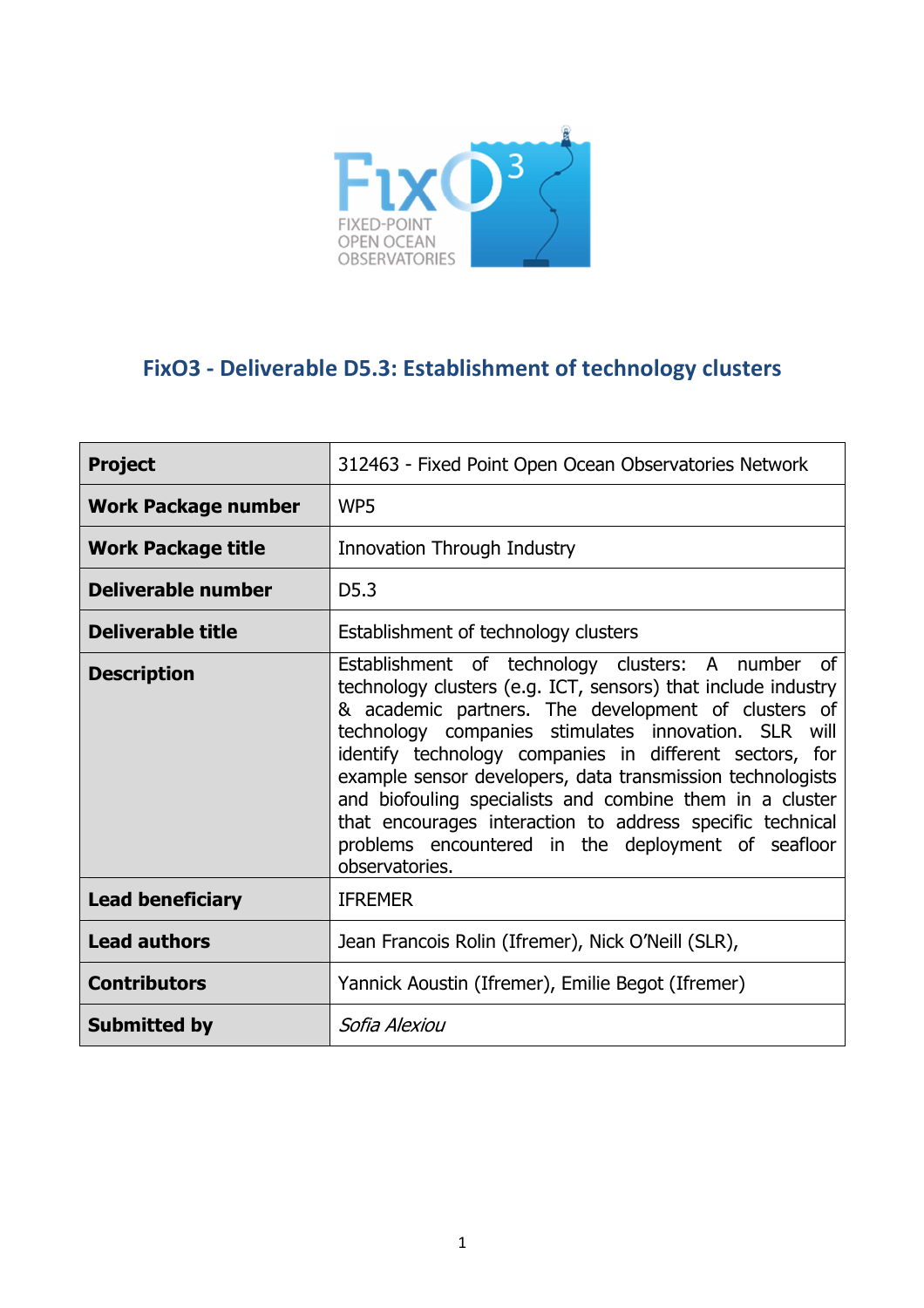# **Table of contents**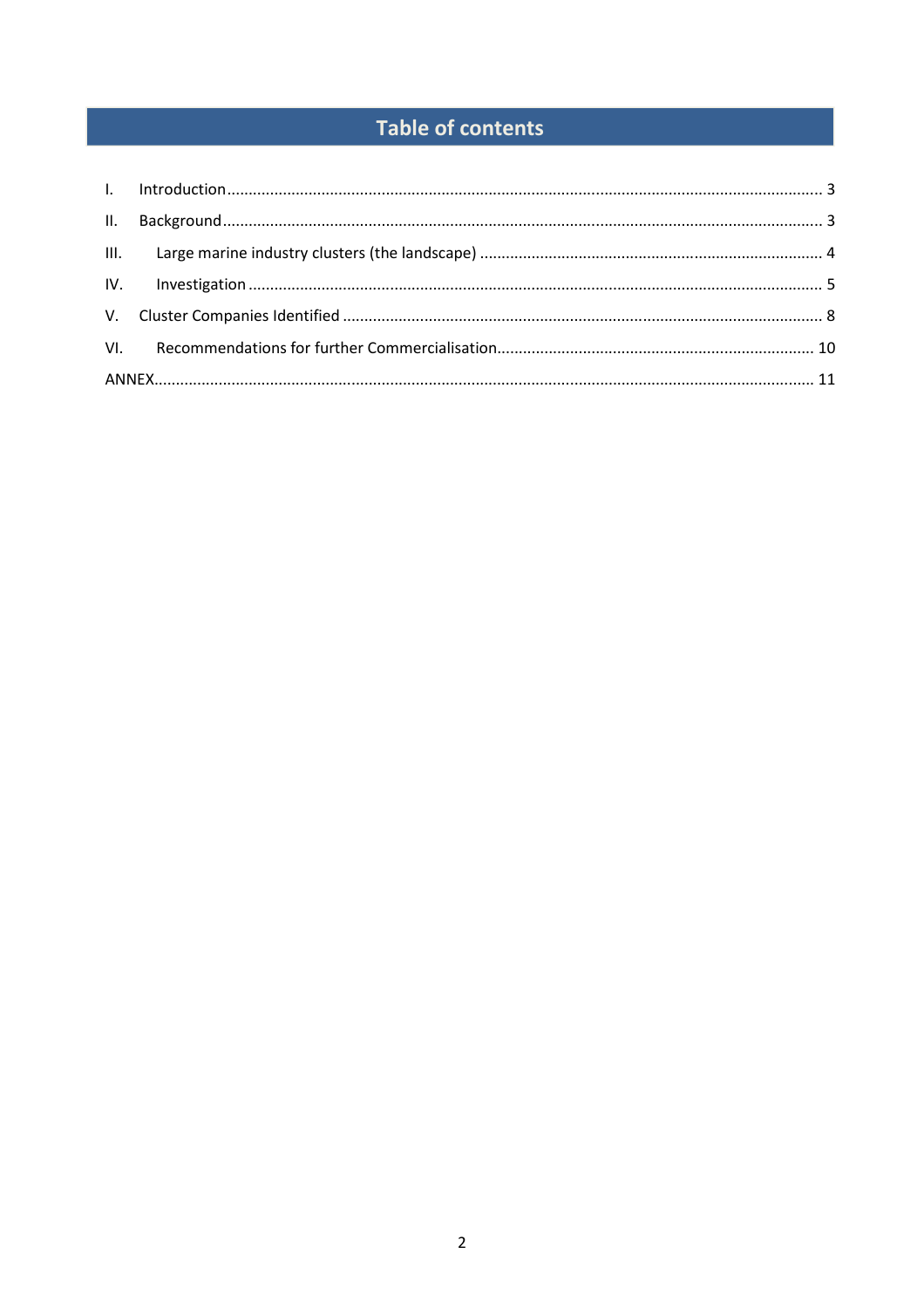### **I. Introduction**

Offshore Europe there is a history of long-term stations in physical oceanography, such as the Shetland to Faeroe transect, that monitor the interchange between the Atlantic and Arctic oceans, which may play a significant role in climate change, and monitor Mediterranean inflows and outflows. In marine biology, long term camera deployments (BATHYSNAP) in the NE Atlantic showed evidence of seasonal change in the abyss and that significant trends and events occur during a 10 year time series. In marine geology, the observation of volcanic and seismic events extends offshore monitoring networks, while the rift and subduction zones need decadal collection of data. This European Seafloor Observatory Network has been evolving over the last twenty years and a number of EU programmes have developed autonomous observatory capacity during that time. The European Commission's investment in scientific research has an impact on enterprise development and job creation in the marine sector.

One of the objectives of the FixO<sup>3</sup> WP5 is to promote interaction between the ocean observatory research community and the commercial sector in order to identify innovative products and services for commercialisation. These innovative products and services will give competitive advantage to European companies in the growing marine science and technology business, worth €1.35 billion in 2012 (Society of Maritime Industries, 2012).

This deliverable, D5.3, establishes a group of companies able to promote FixO $3$  technologies to the commercialisation stage. This "cluster" will be used by the project for the next steps: IPR discussions and agreement, determination of innovative products and promotion of those products.

#### **II. Background**

Deliverable D5.3 establishes a FixO<sup>3</sup> technology cluster (e.g. ICT, sensors) that includes industry & research partners. The cluster will act as knowledge transfer networks (KTNs) which will foster collaboration between businesses and researchers and the exchange of knowledge and expertise.The cluster will:

- **operate a Tenderwatch** for ocean zone environmental monitoring;
- organise **presentations by researchers and engineers** at industry events;
- organise **one to one meetings** between equipment and sensor manufacturers, and researchers to present current technologies, explore IPR sharing agreements and discuss commercialisation of prototype sensors.

The technology cluster will also be able to identify products and services that may be eligible for commercialisation grants funded by the enterprise agencies of member states. Furthermore, assist in achieving the objective of Task 5.3, the selection of at least 5 products to be promoted by Fix $O<sup>3</sup>$ . A deliverable due in month 26 will describe these products and/or services in more detail.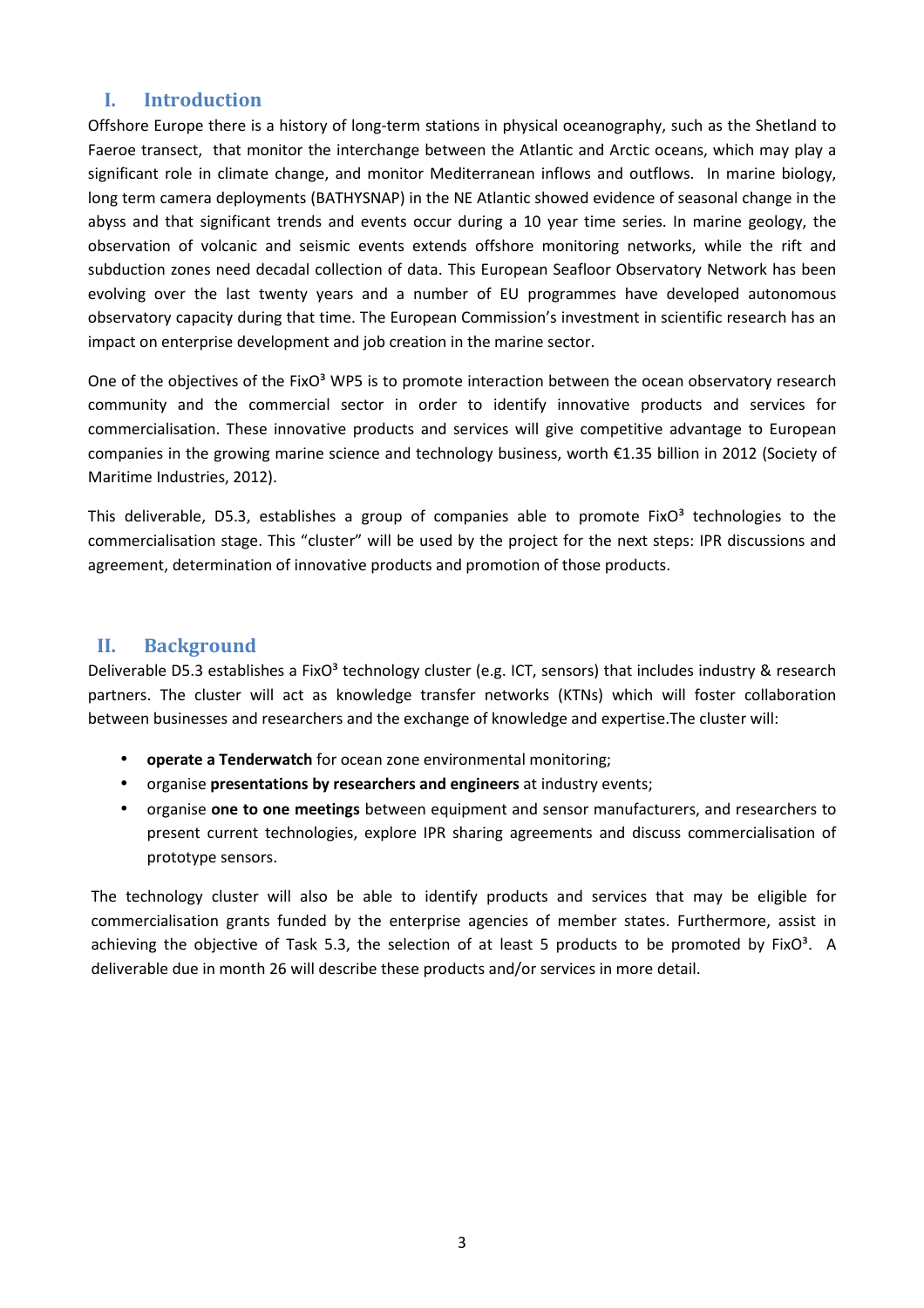# **III. Large marine industry clusters (the landscape)**

Due to several contacts made during large exhibitions and the outcome of the EMSAC project, which was kindly open to the FixO<sup>3</sup> WP5 team by PôleMer Bretagne (Philippe Monbet), it has been possible to navigate the landscape of actions to stimulate economical activities locally, regionally and nationally on marine industrial R&D.

The regional, national and European cluster policies are ending with a large number of institutions. The marine sector is not referenced as such in the index of the dedicated observatory which registers more than 2000 regional clusters (http://www.clusterobservatory.eu). Even those recognised as 'Regional Research Driven Clusters' are numerous. One interesting initiative was taken by a group of marine clusters to overcome fragmentation: the EMSAC (European Marine Science Applications Consortium) project between 2010 and 2012. It used specific topics of advanced sensing and surveillance systems, improved operational management for resource extraction including renewable energy, better management of coastal ecosystems and protected areas etc., to evaluate the potential of collaboration between clusters of expertise. The basic list of clusters involved in the marine sector is added in the Annex of this report. EMSAC investigated the potential to create working relationships and regular interactions with selected European clusters having expertise relevant to the EMSAC objectives. The list is still large and some clusters are restricted to the shipping and ship building sectors.

A second project called REMCAP (Resource Efficient Maritime Capacity - http://www.remcap.eu) aims more particularly at generating information on the market potential in maritime resource efficiency and the opportunities this presents for winning business. Furthermore, REMCAP focuses on the innovation priorities that will enable access such business opportunities and on the understanding of current capabilities relevant to innovation, including research facilities, research projects and the potential for cluster activities to facilitate innovation. These experiences are valuable for FixO3 whose cluster may benefit from permanent business led and/or government and regional funded clusters.

One conclusion of EMSAC is to position the marine regional clusters according to the following scheme:

| <b>Customers:</b><br>1) Map new markets & supply chains<br>2) Identify key buyer needs<br>3) Introduce SMEs to buyers | <b>Innovation:</b><br>1) Define technology road-maps<br>2) Manage collaborations to transfer<br>knowledge<br>3) Influence RTD priorities |  |
|-----------------------------------------------------------------------------------------------------------------------|------------------------------------------------------------------------------------------------------------------------------------------|--|
| Skills:                                                                                                               | <b>Regional Cluster</b>                                                                                                                  |  |
| 1) Identify skills gaps<br>2) Enable technician career paths<br>3) Share national good practices                      | <b>Finance:</b><br>1) Enable cost-sharing<br>2) Reinforce case for investment<br>3) Enhance SME credibility                              |  |

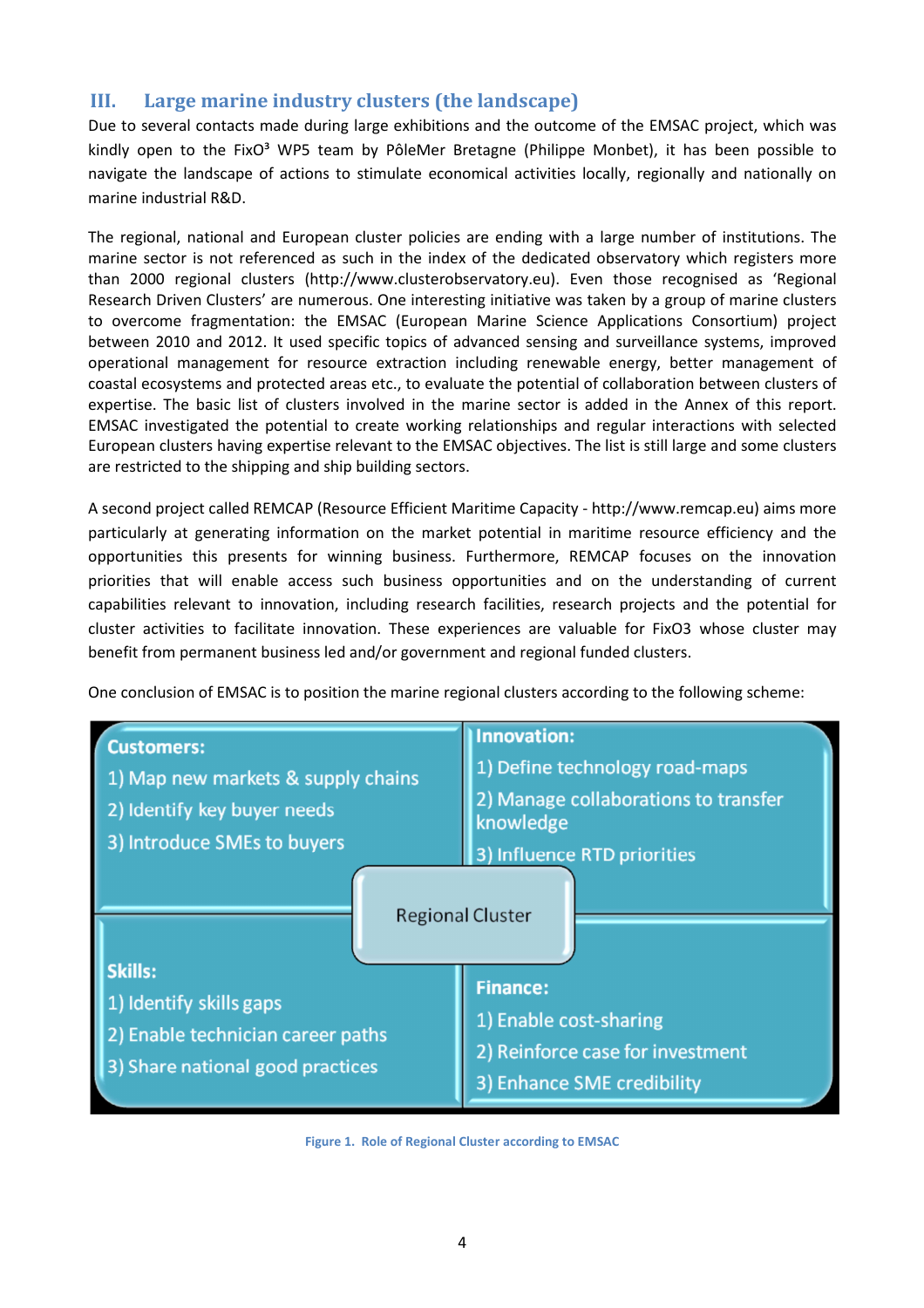Building relationships with a selected group of marine clusters will be sufficient to start to define the FixO3 cluster. We will start working with clusters which are active in FixO3 field:

- Marine South East (United-Kingdom) www.marinesoutheast.co.uk/
- Geoscience in Ireland (Ireland) www.geoscience.ie/
- Pôle Mer Bretagne Atlantique (France) www.pole-mer-bretagne-atlantique.com/
- Pôle Mer Méditerranée (France) www.polemermediterranee.com
- Maritime Cluster of West Sweden (Sweden) -http://maritimaklustret.se/ and Goteborg University Holding
- Oceano XXI (Portugal) *www.oceano21.org/*

Others may join depending on the need of FixO3 own cluster.

### **IV. Investigation**

Apart from stakeholder engagement at conferences and exhibitions, the WP5 team worked with FixO<sup>3</sup> partners, particularly WP2 and WP12 to understand what products and services were deployed on and delivered by the existing FixO<sup>3</sup>Observatories. WP2 collected all relevant technical information on hardware, software and middleware characteristic of each FixO<sup>3</sup> site. WP12 identified (i) pCO2 measurement, (ii) pH measurement, (iii) passive acoustic data processing and (iv) stand alone platform for high data volume and precise time reference as products and services to be further developed.

A number of existing clusters of sensor, component and service companies relevant to the ocean observatory sector were identified in past or current EC projects. This includes:

Ongoing projects:

SmartOcean (http://www.smartocean.org/), Schema, NeXOS (http://www.nexosproject.eu/), COMMON SENSE (http://www.commonsenseproject.eu/) and SenseOcean (http://www.senseocean.eu/).

In NeXOS, a group of SME partner companies has been constituted called ASCS (Advancement of Small and Medium Enterprise Competitiveness) which is open to participation in the FixO<sup>3</sup> cluster. Their role is internal to NeXOS and can be explained as the "watch dog" of the project that continuously checks whether the innovations that are being developed make sense from a commercial/business perspective. The composition of the ASCS is built around the SME companies within the consortium (NKE, ACSA, TRIOS, SMID, Franatech). Whether or not innovations will be useful and can be implemented will only gradually become clear as the innovation work of WPs evolves from 2014 to 2016. ASCS was launched at the NeXOS meeting on 17th October 2014 in Brest.

A French national initiative called CAPTIVEN is funded by Agence Nationale pour la Recherche with the objective of promoting SMEs in the environmental instrumentation sector.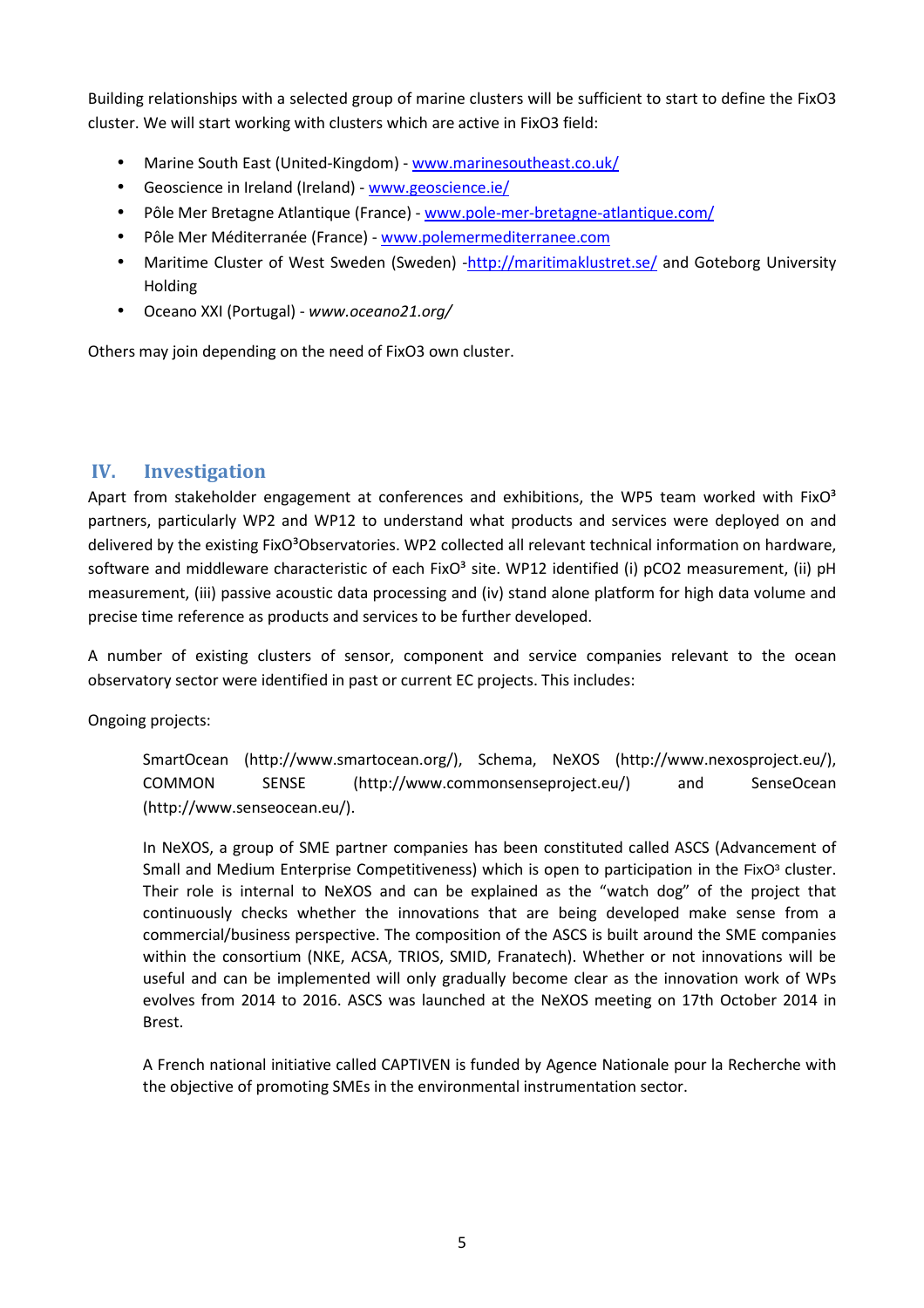Previous projects:

ESONET Network of Excellence (2007-2011), prepared the way for a project like FixO $3$  and constituted a working group called PESOS (Group of **P**roviders of **E**quipment and **S**ervices for **O**bservatory **S**ystems - see http://www.esonet-noe.org/Main-activities/Socio-economic-users). Although very active, this "cluster" does not wish to become an independent and sustained legal entity.

One of the tools issued by ESONET NoE, with strong involvement by PESOS, is the Yellow Pages, which are now becoming updated in Task 2.3 of FixO3 - Open Ocean Observatory Yellow Pages (http://www.esonetyellowpages.com/).

## **Esonet Yellow Pages www.esonetyellowpages.com**

# Welcome to the Esonet Yellow Pages, a Tool for Interoperability and **Standardization**



The ESONET Yellow Pages aim to organize the information concerning on-the-shelf products for the development and maintenance of Deep-Sea Observatories, which are provided by the private sector. This includes a range of equipments, from simple. isolated sensors or parts, to communication systems or even integrated Observatories.

ESONET Yellow Pages also aims to foster the feedback from the scientific community in what concerns the experience with a specific product, addressing reliability for long-term operations and the use in real deep sea or coastal conditions.

ESONET YELLOW PAGES - www.esonetyellowpages.com

**Figure 2. Front page of the Yellow Pages site to become Open Ocean Observatories Yellow Pages, a task of WP2** 

Many manufacturers are participating in the ESONET Yellow Pages but the invitation made in 2011 to participate in a cluster needs to be renewed. In FixO $3$ , WP2 must take the necessary time to collect the feedback of the scientific community and review the opportunity to support or not the Yellow Pages products; the first deliverable is due in month 20 and will constitute an occasion to enlarge the cluster.

From the list of partners of these projects, a first subset of technology companies was identified to form the ocean observatory cluster together with  $FixO<sup>3</sup>$  industry and technology institute partners.

The selected companies will be invited to join the cluster and carry out the functions listed in section II above.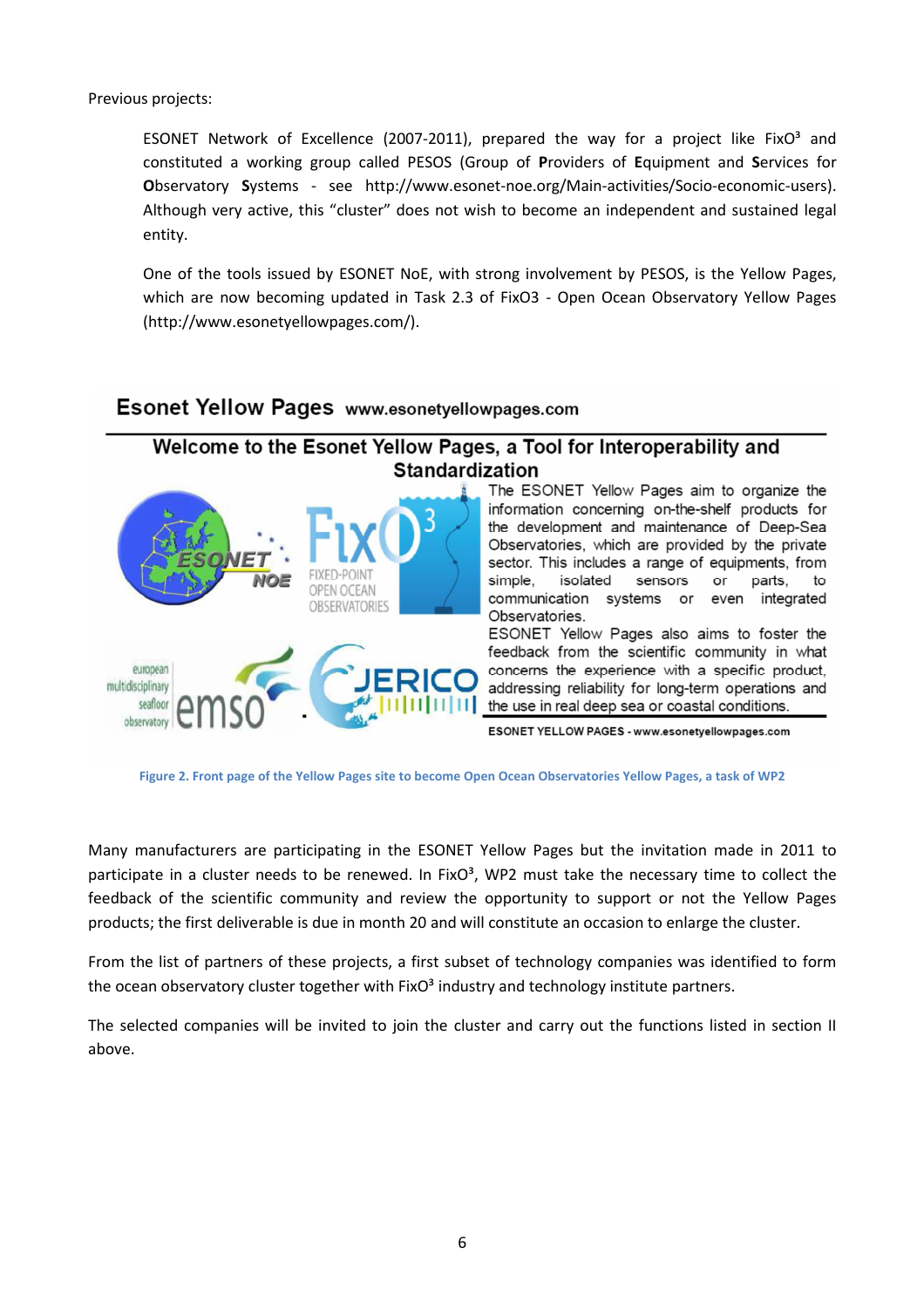| <b>Title</b>                 | <b>Location</b>        | <b>Date</b>                               | <b>Remarks</b>              |
|------------------------------|------------------------|-------------------------------------------|-----------------------------|
| SPE Offshore Europe          | Aberdeen               | $3^{\text{rd}} - 6^{\text{th}}$ September | Showcases the innovation,   |
| Conference & Exhibition      |                        | 2013                                      | solutions and tools         |
|                              |                        |                                           | required to operate in the  |
|                              |                        |                                           | offshore Oil & Gas Sector   |
| <b>UK-IMON International</b> | Southampton            | $10^{th} - 12^{th}$                       | A workshop to identify      |
| Workshop on New              |                        | September 2013                            | those technologies that     |
| Monitoring Technologies      |                        |                                           | can increase the efficiency |
|                              |                        |                                           | and reduce the cost of      |
|                              |                        |                                           | (UK) marine monitoring      |
|                              |                        |                                           | over the next 5-10 years.   |
| <b>SSCO 2014</b>             | <b>Brest</b>           | October 2014                              | The next generation of      |
|                              |                        |                                           | underwater sensors          |
| Oceanology International     | <b>Excel London</b>    | March 2014                                | OilTech Investment          |
| 2014                         |                        |                                           | <b>Network</b>              |
| European Maritime Day        | <b>Bremen</b>          | May 2014                                  | EMD face to face meetings   |
| Conference                   | <b>Congress Center</b> |                                           | with other maritime         |
|                              | 28215 Bremen           |                                           | stakeholders                |
| EGU                          | Vienna                 | May 2014                                  | Relations to geological     |
|                              |                        |                                           | and operational             |
|                              |                        |                                           | oceanography                |
|                              |                        |                                           | stakeholders                |
| 7th EuroGOOS Conference      | Lisbon                 | October 2014                              | Presentations on new        |
|                              |                        |                                           | products                    |
| SeaTechWeek                  | <b>Brest</b>           | October 2014                              |                             |
| Sensor System for a Changing | <b>Brest</b>           | October 2014                              | New sensor systems          |
| Ocean - SSCO IEEE            |                        |                                           | presented by scientists     |
| conference                   |                        |                                           | and companies.              |

#### **Table 1. Conference & Exhibitions Attended 2013-2014**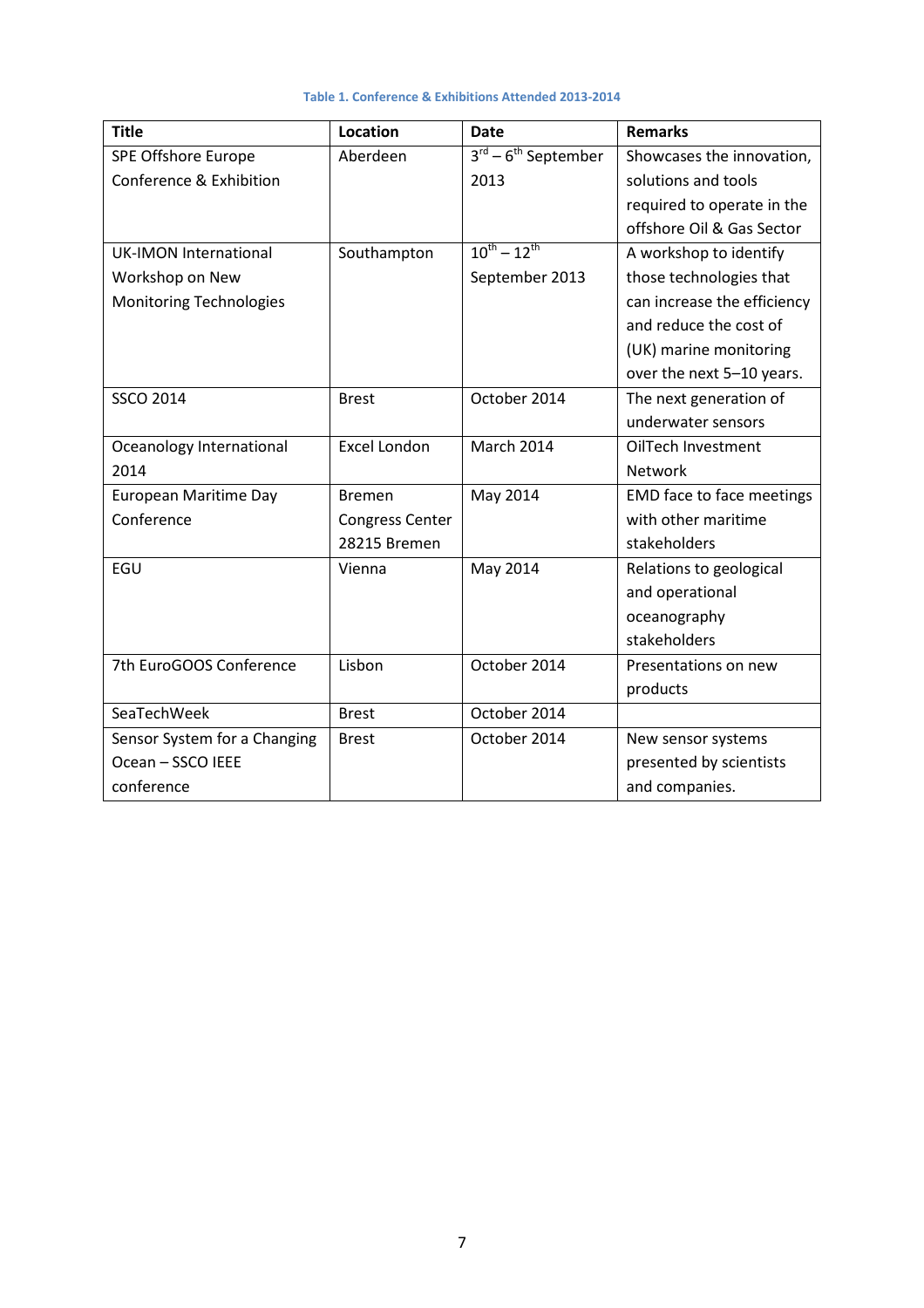# **V. Cluster Companies Identified**

The following technology companies were identified as industry partners for the FIXO3 Technology Cluster. These companies fall within the Tier 4 supply chain category identified in D5.2. From this group five innovative products/services will be identified and presented to Tier 3 companies with a view to commercialisation.

| Company/Organisation       | <b>Product/Service</b>                                            | Location                  | <b>Remarks</b>             |
|----------------------------|-------------------------------------------------------------------|---------------------------|----------------------------|
| Nke Instrumentation        | Measurement and                                                   | 56700                     |                            |
|                            | communication systems for                                         | Hennebont,                |                            |
|                            | extreme depths                                                    | France                    |                            |
| Pyro Science GmbH          | High-precision optical oxygen                                     | 52064<br>Aachen           |                            |
|                            | sensors                                                           | Germany                   |                            |
| Chelsea Technologies Group | Innovative multi-parameter                                        | Surrey KT8 2QZ,           |                            |
|                            | sensors & systems for                                             | UK                        |                            |
|                            | monitoring the physical, optical                                  |                           |                            |
|                            | & biological oceanographic                                        |                           |                            |
|                            | environment                                                       |                           |                            |
| <b>ACSA-ALCEN</b>          | Implementation of sensors on                                      | 13590 Meyreuil            |                            |
|                            | autonomous underwater                                             | <b>FRANCE</b>             |                            |
|                            | vehicles - SeaExplorer glider                                     |                           |                            |
| <b>UNOL</b>                | Spectral- and imaging sensor                                      | D-26129                   |                            |
|                            | systems for operational                                           | Oldenburg                 |                            |
|                            | oceanography                                                      | Germany                   |                            |
| TrIOS                      | Development and                                                   | 26180 Rastede             |                            |
|                            | manufacturing of optical                                          | Germany                   |                            |
|                            | sensors for measuring biological                                  |                           |                            |
|                            | and chemical parameters                                           |                           |                            |
| <b>METAS</b>               | Instrumentation<br>design<br>and                                  | NO-5106                   | Engineering<br>for         |
|                            | development from prototypes                                       | OvreErvik                 | <b>CMR</b> Bergen          |
|                            | to finished products                                              | Norway                    |                            |
| <b>CTN</b>                 | Prediction of physical quantities                                 | 30320                     |                            |
|                            | on acoustic signals in the                                        | FuenteÁlamo               |                            |
|                            | underwater environment,                                           | (Murcia), Spain           |                            |
|                            | communications                                                    |                           |                            |
| <b>SMID Technology</b>     | Underwater acoustic devices.                                      | S. Stefano Magra          |                            |
|                            |                                                                   | (SP) - Italy              |                            |
| <b>FRANATECH</b>           | Underwater gas detection                                          | 21339 Lüneburg            |                            |
|                            |                                                                   | Germany                   |                            |
| <b>ALVIM Srl</b>           | <b>Biofouling prevention</b>                                      | Italy                     | supported<br>in            |
|                            |                                                                   |                           | CNR-<br><b>NeXOS</b><br>by |
|                            |                                                                   |                           | <b>ISMAR</b><br>and        |
|                            |                                                                   |                           | Ifremer                    |
| LEITaT                     | development<br>Design,<br>and                                     | 08225<br>Terrassa         |                            |
|                            | deployment<br>of<br>electronic<br>devices and wireless sensor and | (Barcelona), Spain        |                            |
|                            |                                                                   |                           |                            |
|                            | actuator networks                                                 | 33428<br>Llanera          |                            |
| DropSens                   | Development of<br>electrochemical sensors                         |                           |                            |
|                            |                                                                   | (Asturias) Spain          |                            |
| <b>IDRONAUT</b>            | CTD multiparameter probes                                         | 20861<br><b>Brugherio</b> | Schema partner             |
|                            |                                                                   | (MB) Italy                |                            |
| SnellOptics                | Development of state-of-the art                                   | 08221 Terrassa            |                            |

#### **Table 2. - FixO³ Technology Cluster Companies**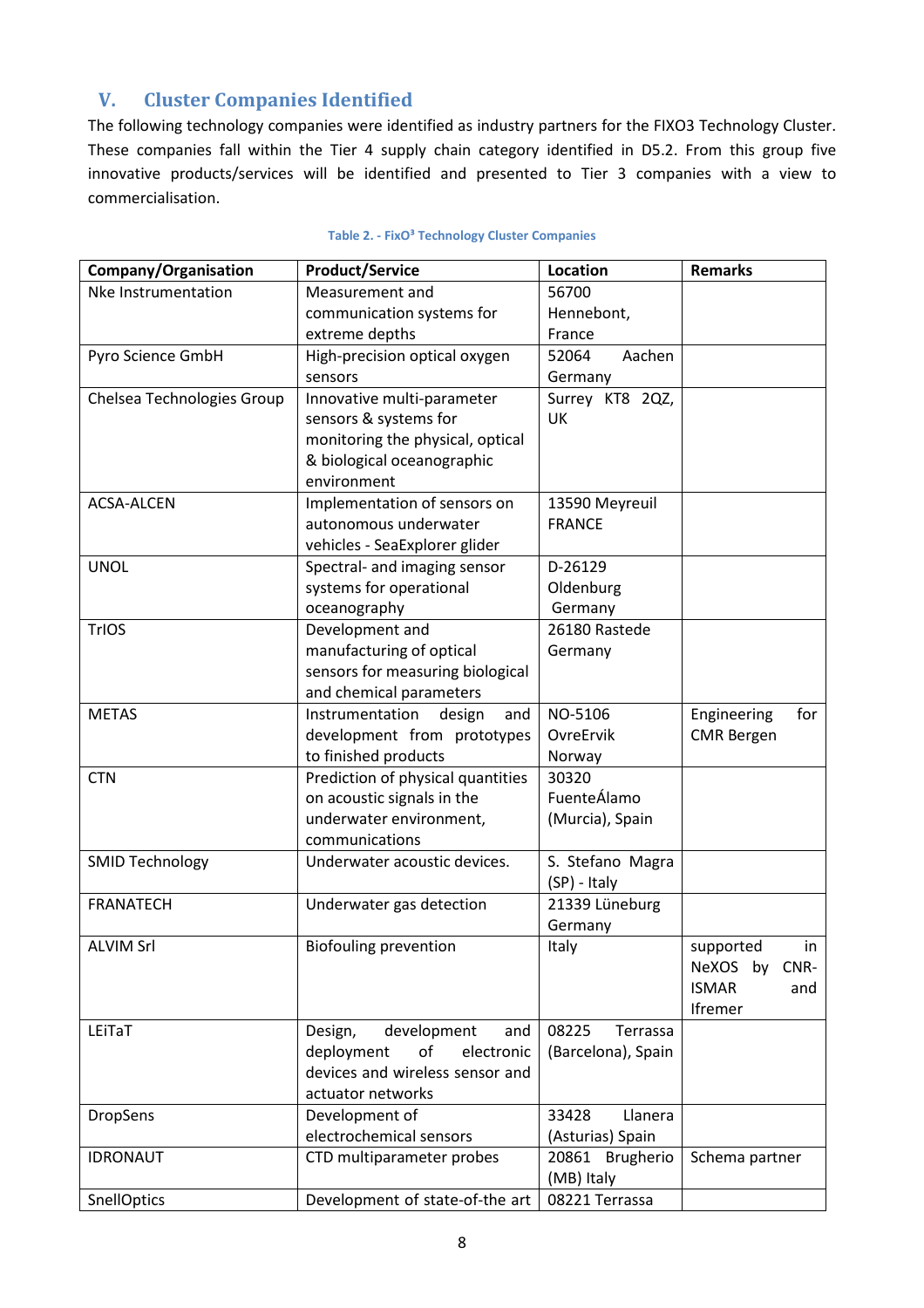| Company/Organisation     | <b>Product/Service</b>                         | Location                          | <b>Remarks</b>    |
|--------------------------|------------------------------------------------|-----------------------------------|-------------------|
|                          | optical equipment                              | Spain                             |                   |
| SubCtech                 | Subsea power solutions - such                  | Wellseedamm 3,                    |                   |
|                          | Li-Ion<br>batteries,<br>as<br>pCO <sub>2</sub> | 24145<br>Kiel                     |                   |
|                          | analyzers and vessel systems -                 | Germany                           |                   |
|                          | monitor<br>environmental<br>to                 |                                   |                   |
|                          | issues.                                        |                                   |                   |
| Contros                  | Underwater sensor systems to                   | Kiel,<br>24148                    |                   |
|                          | hydrocarbons<br>detect<br>(e.g.                | Germany                           |                   |
|                          | CO <sub>2</sub><br>dissolved<br>methane),      |                                   |                   |
|                          | oxygen, Total Alkalinity, pH                   |                                   |                   |
| <b>Texcel Technology</b> | Telemetry<br>and<br>data                       | Kent, UK                          | FixO3 partner     |
|                          | transmission,<br>design<br>and                 |                                   |                   |
|                          | manufacture                                    |                                   |                   |
| SensorLab                | pH sensors and high stability                  | Islands,<br>Canary                |                   |
|                          | spectrophotometric led<br>light                | Spain                             |                   |
|                          | sources                                        |                                   |                   |
| In-Vivo                  | environment studies                            | Brittany, France                  | services          |
| <b>ENVIRON</b>           | environment studies                            | <b>UK</b>                         | services          |
| CREOCEAN                 | environment studies                            | Rochelle,<br>La                   | services          |
|                          |                                                | France                            |                   |
| Fugro                    | Engineering of monitoring                      | Several                           | partner of MIDAS  |
|                          |                                                | subsidiaries,<br>Netherlands, UK, |                   |
|                          |                                                | Norway, France,                   |                   |
| Aanderaa                 | Full<br>range of sensors and                   | Norway                            | Supported<br>by   |
|                          | instruments in oceanography.                   |                                   | University<br>of  |
|                          | Specific pCO <sub>2</sub> sensor product       |                                   | Goteborg in FixO3 |
|                          | tested in FixO3.                               |                                   |                   |
| Neotek                   | Underwater acoustic                            | 56 850<br>Caudan,                 | <b>CAPTIVEN</b>   |
|                          | instrumentation, oceanographic                 | <b>FRANCE</b>                     | initiative        |
|                          | measurement                                    |                                   |                   |
|                          |                                                |                                   |                   |
| Fluidion                 | Sampling and instrumentation :                 | 94019<br>Créteil,                 | <b>CAPTIVEN</b>   |
|                          | optical analyzer for assaying                  | <b>France</b>                     | initiative        |
|                          | some physicochemical                           |                                   |                   |
|                          | parameters, pH, free and total                 |                                   |                   |
|                          | chlorine, phosphates, nitrates,                |                                   |                   |
|                          | etc.                                           |                                   |                   |
| Geps Techno              | marine renewable energy for                    | 44600<br>Saint                    | <b>CAPTIVEN</b>   |
|                          | instrumented buoys                             | Nazaire, France                   | initiative        |
|                          |                                                |                                   |                   |
| <b>HOCER</b>             | chemical analyzers                             | 29200<br>Brest,                   |                   |
|                          |                                                | France                            |                   |
| <b>OSEAN</b>             | electronic systems for                         | 83220, Le Pradet,                 |                   |
|                          | instrumentation                                | France                            |                   |

A subset of companies on the End Users list in D5.1, which are Tier 3 companies, will be invited to specific targeted events organised by the FixO<sup>3</sup> Technology Cluster where innovative products and services will be presented in order to identify partners who will commercialise them. Where commercialisation grants are available from national enterprise authorities the relevant FixO<sup>3</sup> Technology Cluster companies will be encouraged and assisted to apply.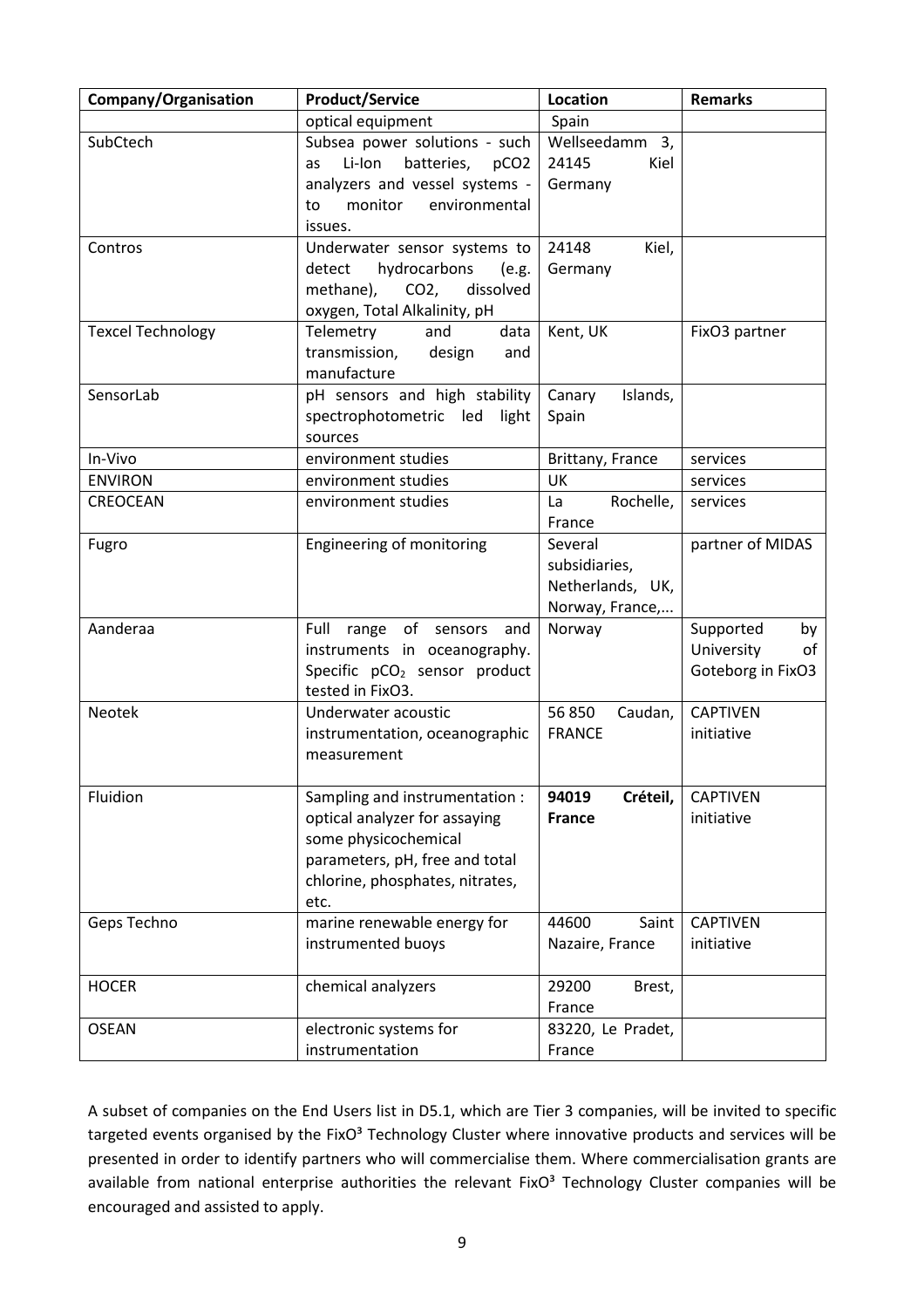

**Figure 3. Supply Chain Diagram for Oil and Gas Exploration & Production. Note that only one example of Tier one is presented here. Other Tier one to address are: Fisheries, Defence, Marine Renewable Energy, Mineral Resources exploitation. They result in common market in most cases at Tier 4 level.** 

#### **VI. Recommendations for further Commercialisation**

The momentum generated by the establishment of the FixO $3$  Technology Cluster will be maintained by hosting at least one annual event such as the 'Innovation Zone' and 'Meet the Investor' Workshop at Oceanology International. For the duration of  $FixO<sup>3</sup>$ , up to August 2017, SLR and Ifremer will be responsible for organising the annual 'Meet the Investor' Workshop at Ocean Business in Southampton in April 2015 and 2017 and a major event dealing with FixO $3$  innovation at Oceanology International in March 2016. These events will be used to match Tier 3 company needs for products and services with TRL7 equipment, sensors and software being used on FixO<sup>3</sup> observatories.

The FixO<sup>3</sup> Technology Cluster is now defined. The corresponding mailing list will be used for next steps of WP5: tender watch, industry events, one-to-one meetings, IPR agreement and innovative products selection. It will also play a role in the renewed Yellow Pages in WP2.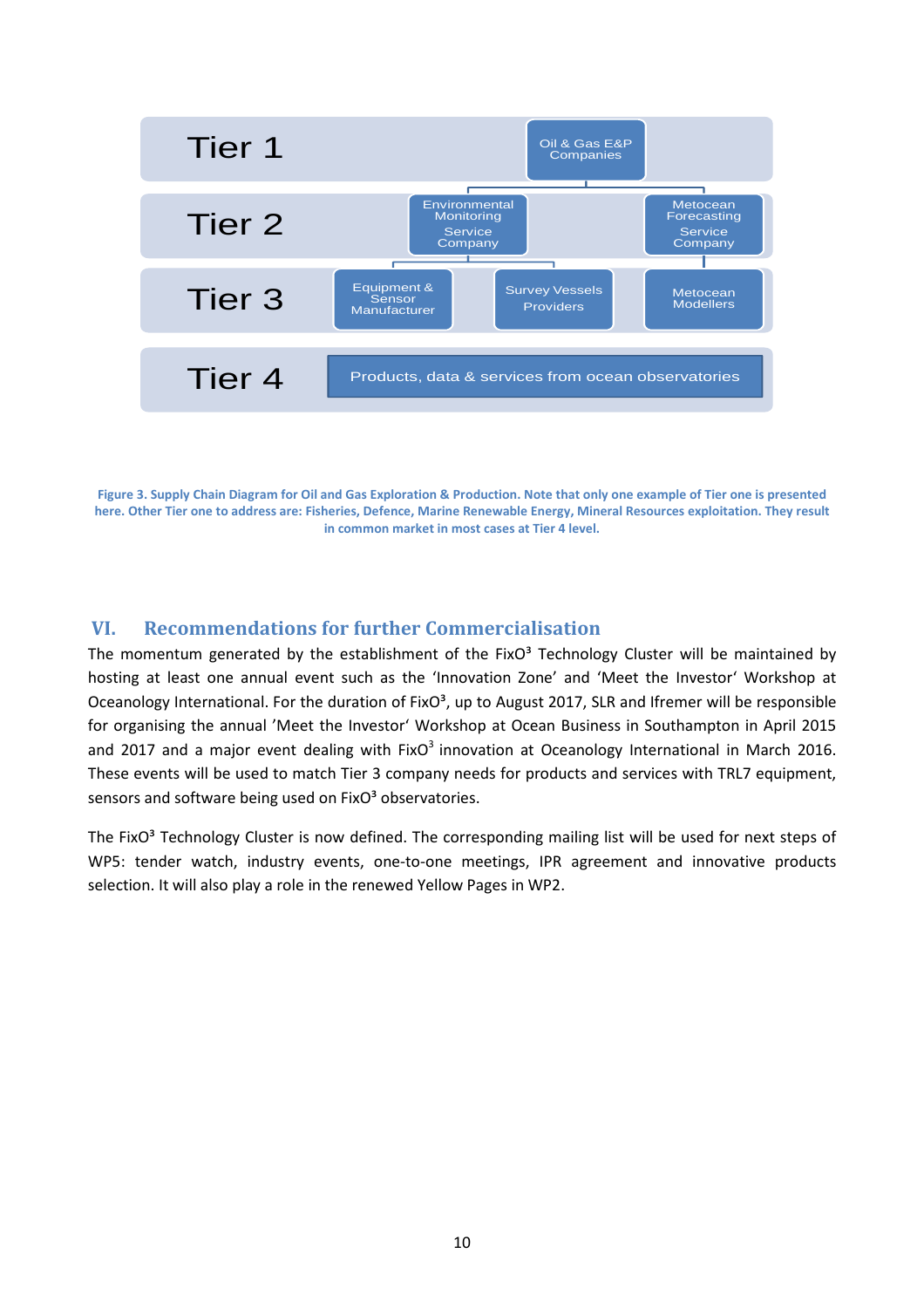# **ANNEX**

Table of active clusters in Europe dedicating part or all their activity to Marine sector.

| <b>Name</b>                              | Country         | Region                | <b>Foundation Year</b> |
|------------------------------------------|-----------------|-----------------------|------------------------|
| <b>German Marine Cluster</b>             | Belgium         | North-West            |                        |
| Marine Cluster Bulgaria                  | <b>Bulgaria</b> | East                  | 2007                   |
| Maritime Development Centre of           |                 |                       |                        |
| Europe                                   | Denmark         | East                  |                        |
| <b>Dutch Marine Network</b>              | Denmark         | West                  |                        |
| Maritime Cluster Finland                 | Finland         | South-West            |                        |
| <b>Association of Finnish Maritime</b>   |                 |                       |                        |
| Industries                               | Finland         | South-West            |                        |
| <b>Cluster Maritime Français</b>         | France          | Centre                | 2006                   |
| Pole Mer Bretagne                        | France          | North-West            | 2005                   |
| pole mer PACA                            | France          | South-East            | 2005                   |
| Pole Qualitropic                         | France          | <b>Reunion Island</b> | 2005                   |
| Pole Trimatec                            | France          | South                 | 2005                   |
| French Marine Protected Areas            |                 |                       |                        |
| Agency                                   | France          | North-West            |                        |
| Maritimes Cluster Schleswig-Holstein     | Germany         | North                 | 2005                   |
| <b>Center of Maritime Technologies</b>   | Germany         | <b>North</b>          | 1965                   |
| Marine Institute                         | Ireland         | West                  | 1991                   |
| <b>Italian Maritime Federation</b>       | Italy           | Centre                | 1994                   |
| Distretto Ligure delle Technologie       |                 |                       |                        |
| Marine                                   | Italy           | North-West            | 2001                   |
| Naval and natical technological district | Italy           | FriuliVeneziaGiulia   | 2009                   |
| <b>DLTM</b>                              | Italy           | Northwest             | 2009                   |
| Integrated Marine science, studies       |                 |                       |                        |
| and business centre / Baltic valley      | Lithuania       | West                  | 2007                   |
| Luxembourg Maritime Cluster              | Luxembourg      | South                 |                        |
| Marsec XL                                | Malta           | North-East            | 2007                   |
| <b>Oslo Maritime Network</b>             | Norway          | South-East            |                        |
| Fondation Franco-Norvegianne             | Norway          | South-East            | 1988                   |
| Polish Maritime Cluster                  | Poland          |                       |                        |
| Centre of Marine and Environmental       |                 |                       |                        |
| Research                                 | Portugal        | Centre                | 2002                   |
| <b>OCEANO XXI Cluster for sea</b>        |                 |                       |                        |
| knowledge                                | Portugal        | North-East            |                        |
|                                          |                 |                       |                        |
|                                          |                 |                       |                        |
| Asociación Cluster del Naval Gallego     | Spain           | North-East            |                        |
| <b>Cluster MaritimoEspanol</b>           | Spain           | Centre                | 2007                   |
| Asturmar                                 | Spain           | North                 | 2008                   |
| <b>Basque Maritime Forum</b>             | Spain           | North                 | 1993                   |
| ADIMDE - Agrupacion de                   |                 |                       |                        |
| IndustriasMaritimasde Euskadi            | Spain           | Northeast             |                        |
| Idimar (Balearic Islands Marine          |                 |                       |                        |
| Cluster)                                 | Spain           | Southwest             |                        |
| Cluster Naval y del Mar                  | Spain           | southeast             | 2007                   |
| Swedish Maritime Forum                   | Sweden          | South-West            | 2007                   |
| Mare Novum,                              | Sweden          | South-West            |                        |
| Water management authority for           | Sweden          | South west            |                        |